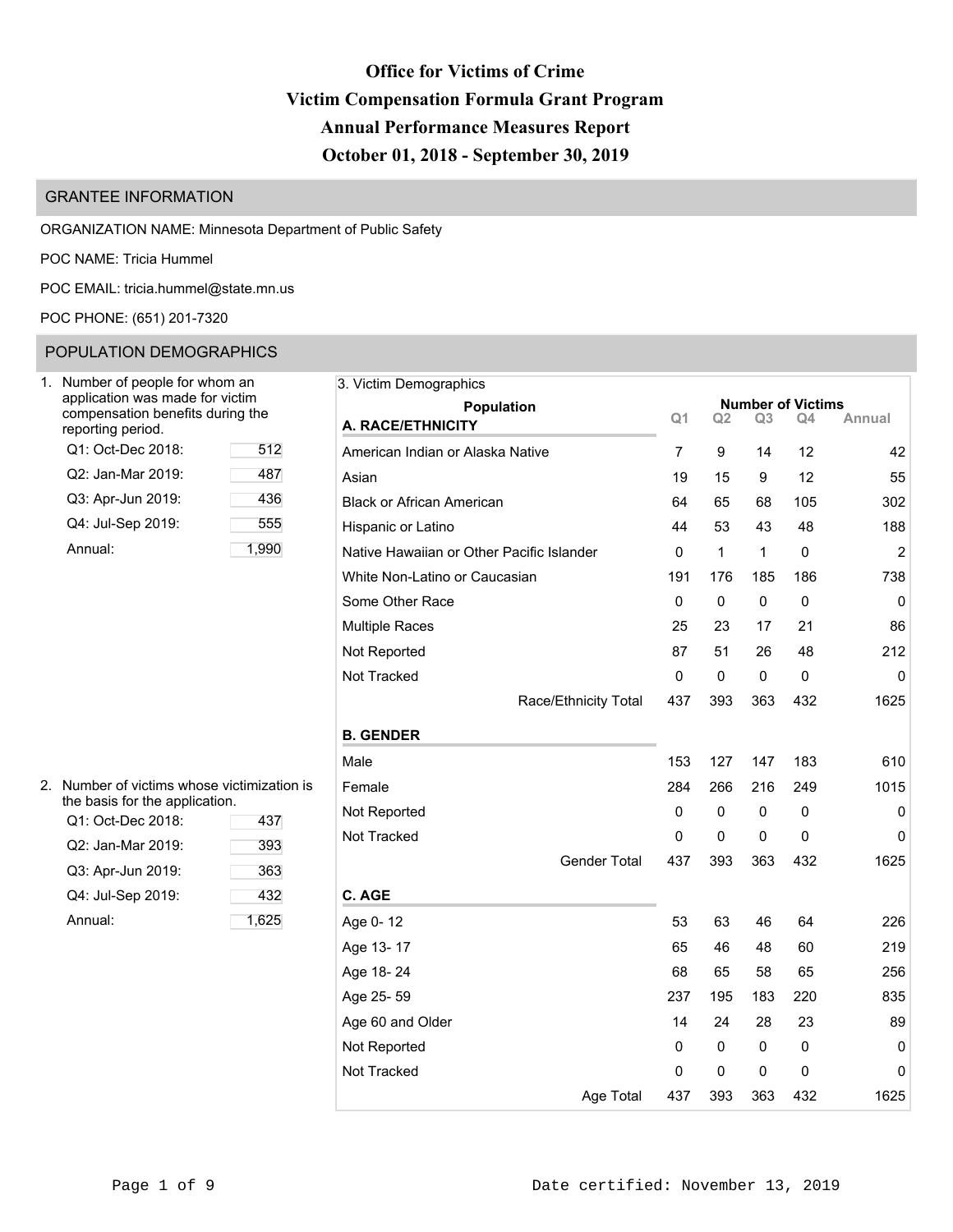### PERFORMANCE MEASURES

4. Based on your program's general procedure, indicate if

Q1: Oct-Dec 2018:

Only one application is usually counted per crime

Q2: Jan-Mar 2019:

Only one application is usually counted per crime

Q3: Apr-Jun 2019:

Only one application is usually counted per crime

Q4: Jul-Sep 2019:

Only one application is usually counted per crime

## 5. Number of new applications **received** during

| the reporting period |       |
|----------------------|-------|
| Q1: Oct-Dec 2018:    | 437   |
| Q2: Jan-Mar 2019:    | 393   |
| Q3: Apr-Jun 2019:    | 363   |
| Q4: Jul-Sep 2019:    | 432   |
| Annual:              | 1,625 |

6. Number of applications **approved** during the reporting period.

| 513   |
|-------|
| 423   |
| 439   |
| 433   |
| 1,808 |
|       |

7. Number of applications **denied/closed**. (i.e., applications that were not approved) during the reporting period.

| Q1: Oct-Dec 2018: | 179 |
|-------------------|-----|
| Q2: Jan-Mar 2019: | 181 |
| Q3: Apr-Jun 2019: | 194 |
| Q4: Jul-Sep 2019: | 198 |
| Annual:           | 752 |

### Reason(s) for denial or close status applicable for the reporting period:

| <b>Population</b>                                                                                                         |    | <b>Number of Victims</b> |                |                |                                                     |
|---------------------------------------------------------------------------------------------------------------------------|----|--------------------------|----------------|----------------|-----------------------------------------------------|
|                                                                                                                           |    |                          |                |                | Q <sub>2</sub> Q <sub>3</sub> Q <sub>4</sub> Annual |
| A. Application not filed within time limit                                                                                | 3  | 4                        | $\overline{2}$ | $\overline{2}$ | 11                                                  |
| B. Failure to report to police                                                                                            | 2  | 2                        | 4              | 10             | 18                                                  |
| C. Failure to cooperate with law enforcement,<br>victim/witness coordinator, and/or other official<br>required by program | 3  | 6                        | 5              | 4              | 18                                                  |
| D. Incomplete information                                                                                                 | 5  | 5                        | 3              | 4              | 17                                                  |
| E. Contributory misconduct                                                                                                | 6  | 1                        | 2              | 8              | 17                                                  |
| F. Ineligible crime                                                                                                       | 20 | 25                       | 14             | 18             | 77                                                  |
| G. Ineligible application                                                                                                 |    | 140 138 164 152          |                |                | 594                                                 |
| Other                                                                                                                     | 0  |                          |                | 0              | 0                                                   |
| Denial explanation:                                                                                                       |    |                          |                |                |                                                     |

8. Number of applications received for Sexual Assault Forensic Examinations during the reporting period

Q1: Oct-Dec 2018: Not applicable to my state's process

Q2: Jan-Mar 2019: Not applicable to my state's process

Q3: Apr-Jun 2019: Not applicable to my state's process

Q4: Jul-Sep 2019: Not applicable to my state's process

Annual: 0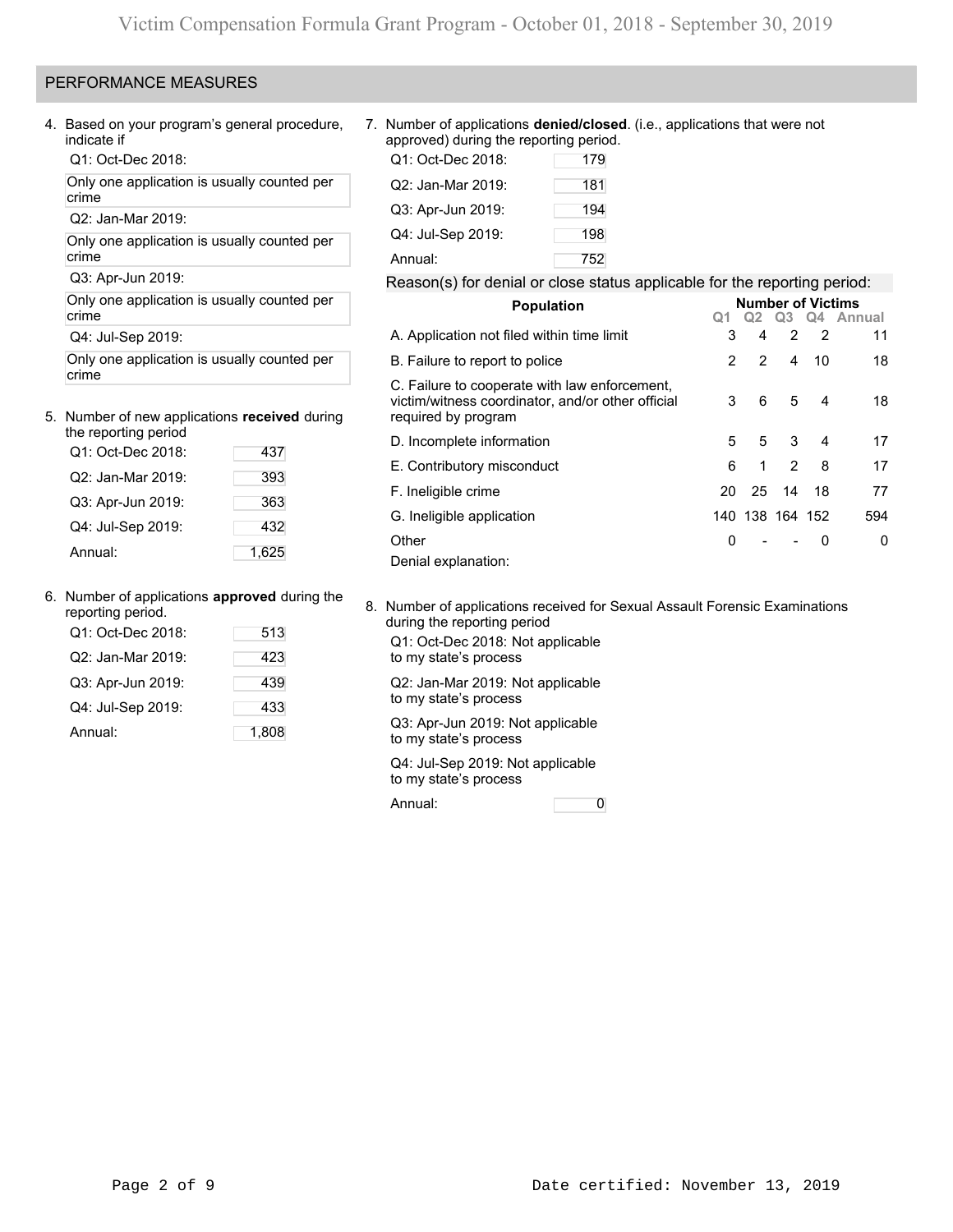| PAYMENT STATISTICS BY CRIME TYPE<br>Qtr:1 |                                                                                                         |                                          |                   |                         |                                        |                                                   |                       |            |                                     |                                                           |          |                                 |                                                            |                                                                                                                                                                  |                                                                                                                                                                      |                                                                                                                                                                        |                                                                                                                        |                                                                                                                             |
|-------------------------------------------|---------------------------------------------------------------------------------------------------------|------------------------------------------|-------------------|-------------------------|----------------------------------------|---------------------------------------------------|-----------------------|------------|-------------------------------------|-----------------------------------------------------------|----------|---------------------------------|------------------------------------------------------------|------------------------------------------------------------------------------------------------------------------------------------------------------------------|----------------------------------------------------------------------------------------------------------------------------------------------------------------------|------------------------------------------------------------------------------------------------------------------------------------------------------------------------|------------------------------------------------------------------------------------------------------------------------|-----------------------------------------------------------------------------------------------------------------------------|
|                                           |                                                                                                         |                                          |                   |                         |                                        | <b>EXPENSE TYPES PAID (in dollars)</b>            |                       |            |                                     |                                                           |          |                                 |                                                            |                                                                                                                                                                  |                                                                                                                                                                      | <b>TYPES OF VICTIMIZATIONS</b><br><b>RELATED TO A CRIME TYPE</b>                                                                                                       |                                                                                                                        |                                                                                                                             |
| <b>TYPES OF CRIME</b>                     | During<br>iod<br>aid<br>Peri<br>ai Number (<br>blications Pa<br>Reporting F<br>Tota<br>App <sub>1</sub> | $\frac{9}{2}$<br>Clean<br>Scene<br>Crime | Care<br>Dependent | Support<br>nomic<br>Eøj | ত<br>Buri<br>$\overline{\mathfrak{m}}$ | <b>bept</b><br>Medical/Dental (<br>mental health) | Health<br>ē<br>_<br>≷ | Relocation | $rac{1}{2}$<br>တိ<br>ŧ<br>Replaceme | Forensic<br>$\frac{4}{3}$<br>ပ္စ<br>⋖<br>Sexual.<br>Exams | Travel   | explain)<br>9<br>(plea<br>Other | Crime<br>this<br>for<br>Paid <sup>-</sup><br>Total<br>Type | f Applications<br>b Bullying that<br>During the<br>Period<br>$\overline{5}$ $\overline{9}$ $\overline{9}$<br>Number of<br>Related to<br>were Paid<br>Reporting I | ৯<br>f Application<br>Domestic<br>ly Violence<br>ily View<br>Paid During<br>rting Period<br>59<br>Number of<br>Related to<br>and Family<br>that were F<br>the Report | : Application<br>Elder<br>$\frac{1}{2}$<br>÷<br>glect th<br>During<br>Period<br>59<br>e/Ne<br>Paid<br>Number<br>Related<br>Abuse/N<br>ற<br>$\frac{1}{2}$ $\frac{1}{2}$ | Applications<br>Hate Crimes<br>Paid During<br>ting Period<br>$\frac{1}{2}$<br>დ බ<br>Number<br>Related<br>Rep<br>the i | f Applications<br>Mass<br>Number of Applicat<br>Related to Mass<br>Violence that wer<br>Paid During the<br>Reporting Period |
| Arson                                     | -1                                                                                                      | \$5,000                                  | \$0               | \$0                     | \$0                                    | \$0                                               | \$0                   | \$0        | \$0                                 |                                                           | \$0      |                                 | \$5,000                                                    | $\mathbf 0$                                                                                                                                                      |                                                                                                                                                                      | $\mathbf 0$                                                                                                                                                            | $^{\circ}$                                                                                                             | $\overline{0}$                                                                                                              |
| Assault                                   | 214                                                                                                     | \$0                                      | \$1,820           | \$105,868               | \$0                                    | \$200,763                                         | \$23,238              | \$0        | \$0                                 |                                                           | \$10,838 |                                 | \$342,526                                                  | $\overline{0}$                                                                                                                                                   | 83                                                                                                                                                                   | $\overline{0}$                                                                                                                                                         | $\overline{0}$                                                                                                         | $\overline{1}$                                                                                                              |
| Burglary                                  | $\overline{4}$                                                                                          | \$0                                      | \$0               | \$0                     | \$0                                    | \$0                                               | \$970                 | \$0        | \$0                                 |                                                           | \$339    |                                 | \$1,309                                                    | $\overline{0}$                                                                                                                                                   | $\overline{0}$                                                                                                                                                       | $\overline{0}$                                                                                                                                                         | $\overline{0}$                                                                                                         | $\overline{0}$                                                                                                              |
| <b>Child Physical Abuse/Neglect</b>       | 13                                                                                                      | \$0                                      | \$0               | \$5,011                 | \$0                                    | \$9,857                                           | \$2,540               | \$0        | \$0                                 |                                                           | \$314    |                                 | \$17,723                                                   | $\overline{0}$                                                                                                                                                   | 6                                                                                                                                                                    |                                                                                                                                                                        | $\overline{0}$                                                                                                         | $\overline{0}$                                                                                                              |
| Child Pornography                         | -1                                                                                                      | \$0                                      | \$0               | \$0                     | \$0                                    | \$0                                               | \$29                  | \$0        | \$0                                 |                                                           | \$0      |                                 | \$29                                                       | $\overline{0}$                                                                                                                                                   | $\overline{0}$                                                                                                                                                       |                                                                                                                                                                        | $\overline{0}$                                                                                                         | $\overline{0}$                                                                                                              |
| <b>Child Sexual Abuse</b>                 | 111                                                                                                     | \$0                                      | \$5,086           | \$3,551                 | \$0                                    | \$16,096                                          | \$55,546              | \$0        | \$0                                 | \$0                                                       | \$12,389 |                                 | \$92,668                                                   | $\overline{0}$                                                                                                                                                   | 48                                                                                                                                                                   |                                                                                                                                                                        | $\overline{0}$                                                                                                         | $\overline{0}$                                                                                                              |
| <b>DUI/DWI</b>                            |                                                                                                         | \$0                                      | \$0               | \$3,600                 | \$0                                    | \$0                                               | \$0                   | \$0        | \$0                                 |                                                           | \$0      |                                 | \$3,600                                                    | $\mathbf 0$                                                                                                                                                      | $\overline{0}$                                                                                                                                                       | 0                                                                                                                                                                      | $\overline{0}$                                                                                                         | $\overline{0}$                                                                                                              |
| <b>Fraud/Financial Crimes</b>             |                                                                                                         |                                          |                   |                         |                                        |                                                   |                       |            |                                     |                                                           |          |                                 |                                                            |                                                                                                                                                                  |                                                                                                                                                                      |                                                                                                                                                                        |                                                                                                                        |                                                                                                                             |
| Homicide                                  | 63                                                                                                      | \$0                                      | \$0               | \$213,729               | \$122,282                              | \$4,664                                           | \$5,019               | \$0        | \$0                                 |                                                           | \$583    |                                 | \$346,277                                                  | $\overline{0}$                                                                                                                                                   | $\overline{9}$                                                                                                                                                       | $\Omega$                                                                                                                                                               | $\Omega$                                                                                                               | $\overline{0}$                                                                                                              |
| Human Trafficking                         |                                                                                                         |                                          |                   |                         |                                        |                                                   |                       |            |                                     |                                                           |          |                                 |                                                            |                                                                                                                                                                  |                                                                                                                                                                      |                                                                                                                                                                        |                                                                                                                        |                                                                                                                             |
| Kidnapping                                | $5\overline{)}$                                                                                         | \$0                                      | \$0               | \$200                   | \$0                                    | \$0                                               | \$1,681               | \$0        | \$0                                 |                                                           | \$2,358  |                                 | \$4,240                                                    | $\overline{0}$                                                                                                                                                   | $\overline{2}$                                                                                                                                                       | $\overline{0}$                                                                                                                                                         | $\overline{0}$                                                                                                         | $\overline{0}$                                                                                                              |
| <b>Other Vehicular Crimes</b>             | 15                                                                                                      | \$0                                      | \$0               | \$0                     | \$13,920                               | \$13,002                                          | \$616                 | \$0        | \$0                                 |                                                           | \$243    |                                 | \$27,780                                                   | $\overline{0}$                                                                                                                                                   | $\overline{0}$                                                                                                                                                       | $\overline{0}$                                                                                                                                                         | $\overline{0}$                                                                                                         | $\overline{0}$                                                                                                              |
| Robbery                                   | 38                                                                                                      | \$0                                      | \$0               | \$23,287                | \$0                                    | \$10,000                                          | \$4,044               | \$0        | \$0                                 |                                                           | \$0      |                                 | \$37,331                                                   | $\overline{0}$                                                                                                                                                   | $\overline{0}$                                                                                                                                                       | $\overline{0}$                                                                                                                                                         | $\overline{0}$                                                                                                         | $\overline{0}$                                                                                                              |
| Sexual Assault                            | 44                                                                                                      | \$0                                      | \$490             | \$19,108                | \$0                                    | \$6,551                                           | \$15,143              | \$0        | \$0                                 | \$0                                                       | \$4,796  |                                 | \$46,088                                                   | $\overline{0}$                                                                                                                                                   | $6\overline{6}$                                                                                                                                                      | $\overline{0}$                                                                                                                                                         | $\overline{0}$                                                                                                         | $\overline{0}$                                                                                                              |
| Stalking                                  | 3                                                                                                       | \$0                                      | \$0               | \$0                     | \$0                                    | \$338                                             | \$457                 | \$0        | \$0                                 |                                                           | \$0      |                                 | \$795                                                      | $\overline{0}$                                                                                                                                                   | $\overline{2}$                                                                                                                                                       | $\overline{0}$                                                                                                                                                         | $\overline{0}$                                                                                                         | $\overline{0}$                                                                                                              |
| Terrorism                                 |                                                                                                         |                                          |                   |                         |                                        |                                                   |                       |            |                                     |                                                           |          |                                 |                                                            |                                                                                                                                                                  |                                                                                                                                                                      |                                                                                                                                                                        |                                                                                                                        |                                                                                                                             |
| Total                                     | 513                                                                                                     | \$5.000                                  | \$7,397           | \$374,354               | \$136,201                              | \$261.271                                         | \$109.283             | \$0        | \$0                                 | \$0                                                       | \$31,861 |                                 | \$925.366                                                  | $\overline{0}$                                                                                                                                                   | 157                                                                                                                                                                  | $\Omega$                                                                                                                                                               | $\overline{0}$                                                                                                         | $\overline{1}$                                                                                                              |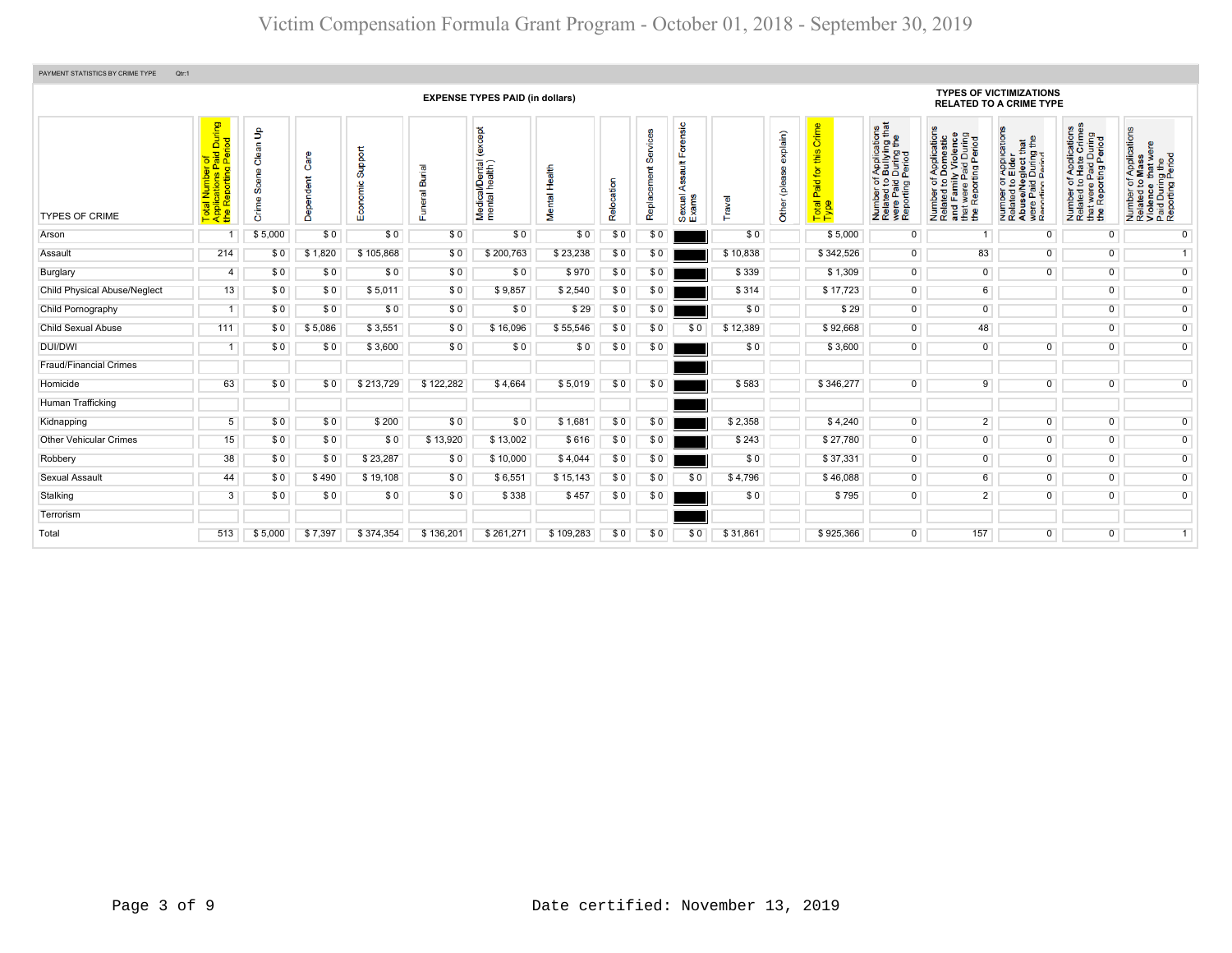| PAYMENT STATISTICS BY CRIME TYPE<br>Qtr:2 |                                                                                              |                                         |                   |                         |                       |                                              |                  |            |                         |                                                           |          |                            |                                                                       |                                                                                                                                           |                                                                                                                       |                                                                                                                                                            |                                                                                                                        |                                                                                                        |
|-------------------------------------------|----------------------------------------------------------------------------------------------|-----------------------------------------|-------------------|-------------------------|-----------------------|----------------------------------------------|------------------|------------|-------------------------|-----------------------------------------------------------|----------|----------------------------|-----------------------------------------------------------------------|-------------------------------------------------------------------------------------------------------------------------------------------|-----------------------------------------------------------------------------------------------------------------------|------------------------------------------------------------------------------------------------------------------------------------------------------------|------------------------------------------------------------------------------------------------------------------------|--------------------------------------------------------------------------------------------------------|
|                                           |                                                                                              |                                         |                   |                         |                       | <b>EXPENSE TYPES PAID (in dollars)</b>       |                  |            |                         |                                                           |          |                            |                                                                       |                                                                                                                                           |                                                                                                                       | <b>TYPES OF VICTIMIZATIONS</b><br><b>RELATED TO A CRIME TYPE</b>                                                                                           |                                                                                                                        |                                                                                                        |
| <b>TYPES OF CRIME</b>                     | During<br>iod<br><b>irof</b><br>Paid<br>g Peri<br>ting<br>Numl<br>cation<br>œ<br><b>Date</b> | $\mathbf{e}$<br>Clean<br>Scene<br>Crime | Care<br>Dependent | Support<br>conomic<br>ш | Burial<br>uneral<br>ш | except<br>Medical/Dental (<br>mental health) | ᆒ<br>Ĭ<br>Mental | Relocation | Services<br>Replacement | Forensic<br>$\frac{4}{30}$<br>တ္တ<br>⋖<br>Sexual<br>Exams | Travel   | explain)<br>(plea<br>Other | Crime<br>this<br>tor<br>$\overline{\mathbf{a}}$<br>Ä<br>Total<br>Type | of Applications<br>o Bullying that<br>1 During the<br>I Period<br>Number of <i>I</i><br>Related to <b>I</b><br>were Paid L<br>Reporting P | Number of Applications<br>Related to Domestic<br>and Family Violence<br>that were Paid During<br>the Reporting Period | T Applications<br><b>S</b> Elder<br>sglect that<br>During the<br>Pariod<br>Paid<br>ed to I<br>Paid<br>Number<br>Related<br>Abuse/N<br>were Pai<br>Reportin | <b>Applications</b><br>Hate Crimes<br>were Paid During<br>Reporting Period<br>$\frac{1}{6}$<br>Number<br>Related<br>Ē£ | Number of Applications<br>Related to Mass<br>Violence that were<br>Paid During the<br>Reporting Period |
| Arson                                     |                                                                                              |                                         |                   |                         |                       |                                              |                  |            |                         |                                                           |          |                            |                                                                       |                                                                                                                                           |                                                                                                                       |                                                                                                                                                            |                                                                                                                        |                                                                                                        |
| Assault                                   | 168                                                                                          | \$0                                     | \$240             | \$93,015                | \$0                   | \$168.014                                    | \$16,930         | \$0        | \$0                     |                                                           | \$6,617  |                            | \$284.815                                                             | $\overline{0}$                                                                                                                            | 65                                                                                                                    | $\overline{0}$                                                                                                                                             | $\overline{0}$                                                                                                         | $\overline{1}$                                                                                         |
| Burglary                                  | 4                                                                                            | \$0                                     | \$0               | \$436                   | \$0                   | \$2,244                                      | \$875            | \$0        | \$0                     |                                                           | \$2      |                            | \$3,558                                                               | $\overline{0}$                                                                                                                            | 1                                                                                                                     | $\Omega$                                                                                                                                                   | $\overline{0}$                                                                                                         | $\overline{0}$                                                                                         |
| <b>Child Physical Abuse/Neglect</b>       | $2^{\circ}$                                                                                  | \$0                                     | \$0               | \$514                   | \$0                   | \$0                                          | \$182            | \$0        | \$0                     |                                                           | \$0      |                            | \$696                                                                 | $\overline{0}$                                                                                                                            | $\overline{0}$                                                                                                        |                                                                                                                                                            | $\overline{0}$                                                                                                         | $\overline{0}$                                                                                         |
| Child Pornography                         |                                                                                              |                                         |                   |                         |                       |                                              |                  |            |                         |                                                           |          |                            |                                                                       |                                                                                                                                           |                                                                                                                       |                                                                                                                                                            |                                                                                                                        |                                                                                                        |
| <b>Child Sexual Abuse</b>                 | 86                                                                                           | \$0                                     | \$0               | \$32,731                | \$0                   | \$28,206                                     | \$38,968         | \$0        | \$0                     | \$0                                                       | \$4,464  |                            | \$104,369                                                             | $\circ$                                                                                                                                   | 41                                                                                                                    |                                                                                                                                                            | $\Omega$                                                                                                               | $\overline{0}$                                                                                         |
| <b>DUI/DWI</b>                            |                                                                                              |                                         |                   |                         |                       |                                              |                  |            |                         |                                                           |          |                            |                                                                       |                                                                                                                                           |                                                                                                                       |                                                                                                                                                            |                                                                                                                        |                                                                                                        |
| <b>Fraud/Financial Crimes</b>             |                                                                                              |                                         |                   |                         |                       |                                              |                  |            |                         |                                                           |          |                            |                                                                       |                                                                                                                                           |                                                                                                                       |                                                                                                                                                            |                                                                                                                        |                                                                                                        |
| Homicide                                  | 54                                                                                           | \$0                                     | \$0               | \$101,834               | \$152,599             | \$1,269                                      | \$2,535          | \$0        | \$0                     |                                                           | \$372    |                            | \$258,609                                                             | $\overline{0}$                                                                                                                            | 13                                                                                                                    | $\overline{0}$                                                                                                                                             | 0                                                                                                                      | $\overline{0}$                                                                                         |
| Human Trafficking                         | 1                                                                                            | \$0                                     | \$0               | \$0                     | \$0                   | \$0                                          | \$1,262          | \$0        | \$0                     |                                                           | \$0      |                            | \$1,262                                                               | $\mathbf 0$                                                                                                                               | $\overline{0}$                                                                                                        | $\overline{0}$                                                                                                                                             | $\overline{0}$                                                                                                         | $\overline{0}$                                                                                         |
| Kidnapping                                |                                                                                              |                                         |                   |                         |                       |                                              |                  |            |                         |                                                           |          |                            |                                                                       |                                                                                                                                           |                                                                                                                       |                                                                                                                                                            |                                                                                                                        |                                                                                                        |
| <b>Other Vehicular Crimes</b>             | 22                                                                                           | \$0                                     | \$0               | \$11,152                | \$27,085              | \$5,129                                      | \$1,759          | \$0        | \$0                     |                                                           | \$1,365  |                            | \$46,490                                                              | $\overline{0}$                                                                                                                            | $\overline{0}$                                                                                                        | $\overline{0}$                                                                                                                                             | $\overline{0}$                                                                                                         | $\overline{0}$                                                                                         |
| Robbery                                   | 34                                                                                           | \$0                                     | \$0               | \$9,771                 | \$0                   | \$24,281                                     | \$2,952          | \$0        | \$0                     |                                                           | \$141    |                            | \$37,144                                                              | $\overline{0}$                                                                                                                            | $\overline{0}$                                                                                                        | $\overline{0}$                                                                                                                                             | $\overline{0}$                                                                                                         | $\overline{0}$                                                                                         |
| Sexual Assault                            | 48                                                                                           | \$0                                     | \$0               | \$27,471                | \$0                   | \$6,298                                      | \$21,736         | \$0        | \$0                     | \$0                                                       | \$2,191  |                            | \$57,697                                                              | $\overline{0}$                                                                                                                            | $6\overline{6}$                                                                                                       | $\Omega$                                                                                                                                                   | $\overline{0}$                                                                                                         | $\overline{0}$                                                                                         |
| Stalking                                  | 3                                                                                            | \$0                                     | \$0               | \$2,491                 | \$0                   | \$178                                        | \$830            | \$0        | \$0                     |                                                           | \$40     |                            | \$3,539                                                               | $\overline{0}$                                                                                                                            | 1 <sup>1</sup>                                                                                                        | $\overline{0}$                                                                                                                                             | $\overline{0}$                                                                                                         | $\overline{0}$                                                                                         |
| Terrorism                                 |                                                                                              | \$0                                     | \$0               | \$0                     | \$0                   | \$0                                          | \$138            | \$0        | \$0                     |                                                           | \$0      |                            | \$138                                                                 | $\overline{0}$                                                                                                                            | $\overline{0}$                                                                                                        | $\overline{0}$                                                                                                                                             | $\overline{0}$                                                                                                         | $\overline{0}$                                                                                         |
| Total                                     | 423                                                                                          | \$0                                     | \$240             | \$279,416               | \$179,684             | \$235,618                                    | \$88,168         | \$0        | \$0                     | \$0                                                       | \$15,192 |                            | \$798,318                                                             | $\overline{0}$                                                                                                                            | 127                                                                                                                   | $\overline{0}$                                                                                                                                             | $\overline{0}$                                                                                                         | 1                                                                                                      |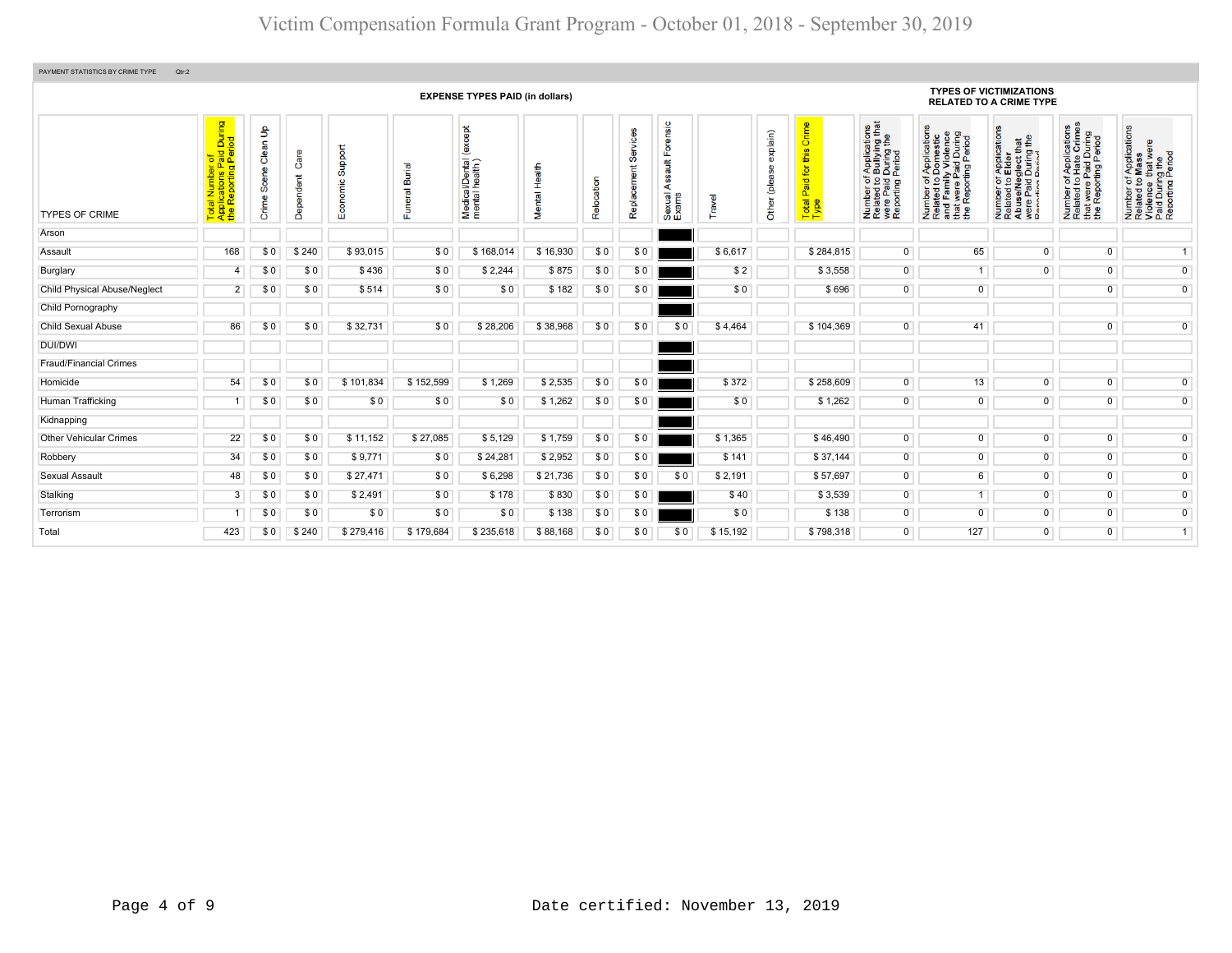| PAYMENT STATISTICS BY CRIME TYPE<br>Qtr:3 |                                                                     |                                          |                      |                     |                |                                              |                  |            |                                   |                                                        |          |                                         |                                                         |                                                                                                                                        |                                                                                                                                                                              |                                                                                                                                                                                          |                                                                                                                             |                                                                                                        |
|-------------------------------------------|---------------------------------------------------------------------|------------------------------------------|----------------------|---------------------|----------------|----------------------------------------------|------------------|------------|-----------------------------------|--------------------------------------------------------|----------|-----------------------------------------|---------------------------------------------------------|----------------------------------------------------------------------------------------------------------------------------------------|------------------------------------------------------------------------------------------------------------------------------------------------------------------------------|------------------------------------------------------------------------------------------------------------------------------------------------------------------------------------------|-----------------------------------------------------------------------------------------------------------------------------|--------------------------------------------------------------------------------------------------------|
|                                           |                                                                     |                                          |                      |                     |                | <b>EXPENSE TYPES PAID (in dollars)</b>       |                  |            |                                   |                                                        |          |                                         |                                                         |                                                                                                                                        |                                                                                                                                                                              | <b>TYPES OF VICTIMIZATIONS</b><br><b>RELATED TO A CRIME TYPE</b>                                                                                                                         |                                                                                                                             |                                                                                                        |
| <b>TYPES OF CRIME</b>                     | Total Number of<br>Applications Paid During<br>the Reporting Period | $\mathsf{B}$<br>Clean<br>Scene<br>Crime: | Care<br>pendent<br>௹ | Support<br>Economic | Funeral Burial | except<br>Medical/Dental (<br>mental health) | Health<br>Mental | Relocation | ဖာ<br><b>Tier</b><br>틂<br>Replace | Forensic<br><b>Tius</b><br>ဖ္တ<br>⋖<br>Sexual<br>Exams | Travel   | explain)<br>8<br>ieald)<br><b>Other</b> | Crime<br>this<br><b>b</b><br>bis<br>Ő.<br>Total<br>Type | f Applications<br>b Bullying that<br>I During the<br>Period<br>Number of <i>A</i><br>Related to <b>E</b><br>were Paid L<br>Reporting P | f Applications<br>Domestic<br>ly Violence<br>raid During<br>ting Peric<br>Number of A <sub>l</sub><br>Related to Do<br>and Family<br>that were Pai<br>the Reporting<br>rwere | ications<br>$\frac{4}{9}$<br>r Applica<br>Elder<br>glect th<br>During<br>Period<br>Paid<br><b>Paid</b><br>Paid<br>Paid<br>Hinn F<br>Numper<br>Related<br>Abuse/N<br>were Pai<br>Reportin | <b>Applications</b><br>Hate Crimes<br>were Paid During<br>Reporting Period<br>$\frac{6}{9}$<br>Number<br>Related t<br>the L | Number of Applications<br>Related to Mass<br>Violence that were<br>Paid During the<br>Reporting Period |
| Arson                                     |                                                                     |                                          |                      |                     |                |                                              |                  |            |                                   |                                                        |          |                                         |                                                         |                                                                                                                                        |                                                                                                                                                                              |                                                                                                                                                                                          |                                                                                                                             |                                                                                                        |
| Assault                                   | 177                                                                 | \$1,650                                  | \$60                 | \$120,203           | \$0            | \$198,816                                    | \$15,595         | \$0        | \$0                               |                                                        | \$5,646  |                                         | \$341,969                                               | $\overline{0}$                                                                                                                         | 71                                                                                                                                                                           | $\overline{0}$                                                                                                                                                                           | $\overline{0}$                                                                                                              | $\overline{0}$                                                                                         |
| Burglary                                  | 6                                                                   | \$0                                      | \$0                  | \$0                 | \$0            | \$1,847                                      | \$3,801          | \$0        | \$0                               |                                                        | \$0      |                                         | \$5,648                                                 | $\overline{0}$                                                                                                                         | $\overline{3}$                                                                                                                                                               | $\overline{0}$                                                                                                                                                                           | $\overline{0}$                                                                                                              | $\overline{0}$                                                                                         |
| <b>Child Physical Abuse/Neglect</b>       |                                                                     | \$0                                      | \$0                  | \$900               | \$0            | \$176                                        | \$1,922          | \$0        | \$0                               |                                                        | \$74     |                                         | \$3,072                                                 | $\overline{0}$                                                                                                                         | $\overline{4}$                                                                                                                                                               |                                                                                                                                                                                          | $\overline{0}$                                                                                                              | $\overline{0}$                                                                                         |
| Child Pornography                         | 2                                                                   | \$0                                      | \$0                  | \$0                 | \$0            | \$0                                          | \$310            | \$0        | \$0                               |                                                        | \$0      |                                         | \$310                                                   | $\overline{0}$                                                                                                                         | $\overline{1}$                                                                                                                                                               |                                                                                                                                                                                          | $\overline{0}$                                                                                                              | $\overline{0}$                                                                                         |
| <b>Child Sexual Abuse</b>                 | 96                                                                  | \$0                                      | \$0                  | \$3,046             | \$0            | \$13,175                                     | \$45,427         | \$0        | \$0                               | \$0                                                    | \$3,985  |                                         | \$65,633                                                | $\overline{0}$                                                                                                                         | 44                                                                                                                                                                           |                                                                                                                                                                                          | 1                                                                                                                           | $\overline{0}$                                                                                         |
| <b>DUI/DWI</b>                            |                                                                     | \$0                                      | \$0                  | \$15,600            | \$0            | \$0                                          | \$0              | \$0        | \$0                               |                                                        | \$0      |                                         | \$15,600                                                | $\overline{0}$                                                                                                                         | $\overline{0}$                                                                                                                                                               | $\overline{0}$                                                                                                                                                                           | $\overline{0}$                                                                                                              | $\overline{0}$                                                                                         |
| <b>Fraud/Financial Crimes</b>             |                                                                     |                                          |                      |                     |                |                                              |                  |            |                                   |                                                        |          |                                         |                                                         |                                                                                                                                        |                                                                                                                                                                              |                                                                                                                                                                                          |                                                                                                                             |                                                                                                        |
| Homicide                                  | 71                                                                  | \$0                                      | \$0                  | \$161,924           | \$149,998      | \$671                                        | \$9,551          | \$0        | \$0                               |                                                        | \$546    |                                         | \$322,690                                               | $\overline{0}$                                                                                                                         | 17                                                                                                                                                                           | $\overline{0}$                                                                                                                                                                           | $\overline{0}$                                                                                                              | $\overline{0}$                                                                                         |
| Human Trafficking                         | 1                                                                   | \$0                                      | \$0                  | \$0                 | \$0            | \$438                                        | \$0              | \$0        | \$0                               |                                                        | \$0      |                                         | \$438                                                   | $\overline{0}$                                                                                                                         | $\overline{0}$                                                                                                                                                               | $\overline{0}$                                                                                                                                                                           | $\overline{0}$                                                                                                              | $\overline{0}$                                                                                         |
| Kidnapping                                | $\overline{2}$                                                      | \$0                                      | \$0                  | \$0                 | \$0            | \$0                                          | \$1,302          | \$0        | \$0                               |                                                        | \$0      |                                         | \$1,302                                                 | $\overline{0}$                                                                                                                         | $\overline{0}$                                                                                                                                                               | $\overline{0}$                                                                                                                                                                           | $\overline{0}$                                                                                                              | $\overline{0}$                                                                                         |
| <b>Other Vehicular Crimes</b>             | 14                                                                  | \$0                                      | \$489                | \$22,100            | \$3,835        | \$5,806                                      | \$1,170          | \$0        | \$0                               |                                                        | \$1,079  |                                         | \$34,478                                                | $\overline{0}$                                                                                                                         | $\overline{0}$                                                                                                                                                               | $\overline{0}$                                                                                                                                                                           | $\overline{0}$                                                                                                              | $\overline{0}$                                                                                         |
| Robbery                                   | 15                                                                  | \$0                                      | \$0                  | \$1,187             | \$0            | \$2,566                                      | \$879            | \$0        | \$0                               |                                                        | \$334    |                                         | \$4,965                                                 | $\overline{0}$                                                                                                                         |                                                                                                                                                                              | $\overline{0}$                                                                                                                                                                           | $\overline{0}$                                                                                                              | $\overline{0}$                                                                                         |
| Sexual Assault                            | 45                                                                  | \$0                                      | \$0                  | \$45,340            | \$0            | \$10,837                                     | \$14,427         | \$0        | \$0                               | \$0                                                    | \$3,626  |                                         | \$74,230                                                | $\overline{0}$                                                                                                                         | 8                                                                                                                                                                            | $\overline{0}$                                                                                                                                                                           | $\overline{0}$                                                                                                              | $\overline{0}$                                                                                         |
| Stalking                                  | $\overline{2}$                                                      | \$0                                      | \$0                  | \$0                 | \$0            | \$0                                          | \$225            | \$0        | \$0                               |                                                        | \$300    |                                         | \$524                                                   | $\overline{0}$                                                                                                                         | $\overline{1}$                                                                                                                                                               | $\overline{0}$                                                                                                                                                                           | $\overline{0}$                                                                                                              | $\overline{0}$                                                                                         |
| Terrorism                                 |                                                                     |                                          |                      |                     |                |                                              |                  |            |                                   |                                                        |          |                                         |                                                         |                                                                                                                                        |                                                                                                                                                                              |                                                                                                                                                                                          |                                                                                                                             |                                                                                                        |
| Total                                     | 439                                                                 | \$1,650                                  | \$549                | \$370,300           | \$153,833      | \$234,332                                    | \$94,607         | \$0        | \$0                               | \$0                                                    | \$15,589 |                                         | \$870,860                                               | $\overline{0}$                                                                                                                         | 150                                                                                                                                                                          | $\overline{0}$                                                                                                                                                                           | 1.                                                                                                                          | $\overline{0}$                                                                                         |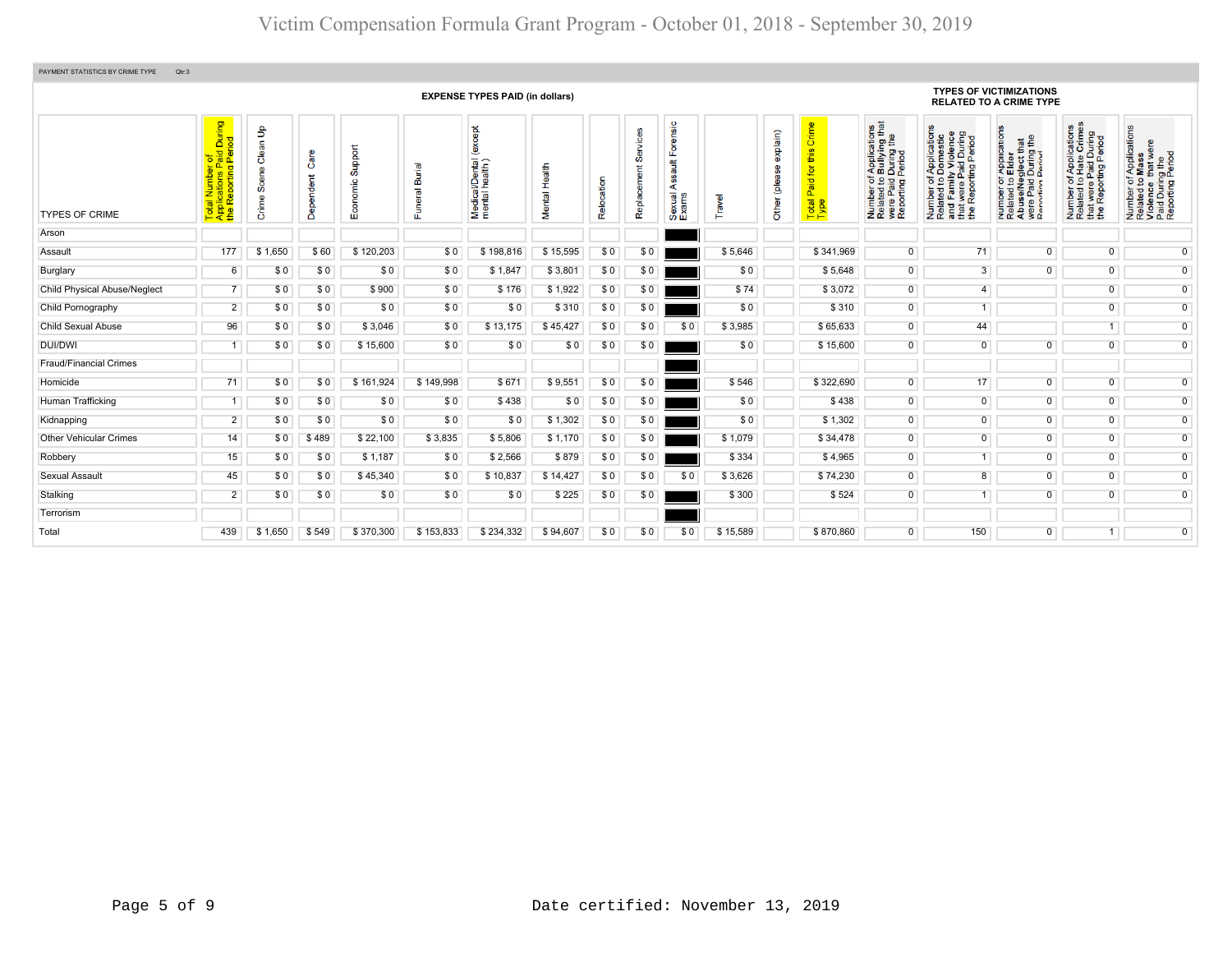| PAYMENT STATISTICS BY CRIME TYPE<br>Qtr:4 |                                                                                                          |                                          |                   |                     |                |                                                        |                  |            |               |                                              |          |                                             |                                                        |                                                                                                                                      |                                                                                                                                                                     |                                                                                                                                                                     |                                                                                                                                                  |                                                                                                                                 |
|-------------------------------------------|----------------------------------------------------------------------------------------------------------|------------------------------------------|-------------------|---------------------|----------------|--------------------------------------------------------|------------------|------------|---------------|----------------------------------------------|----------|---------------------------------------------|--------------------------------------------------------|--------------------------------------------------------------------------------------------------------------------------------------|---------------------------------------------------------------------------------------------------------------------------------------------------------------------|---------------------------------------------------------------------------------------------------------------------------------------------------------------------|--------------------------------------------------------------------------------------------------------------------------------------------------|---------------------------------------------------------------------------------------------------------------------------------|
|                                           |                                                                                                          |                                          |                   |                     |                | <b>EXPENSE TYPES PAID (in dollars)</b>                 |                  |            |               |                                              |          |                                             |                                                        |                                                                                                                                      |                                                                                                                                                                     | <b>TYPES OF VICTIMIZATIONS</b><br><b>RELATED TO A CRIME TYPE</b>                                                                                                    |                                                                                                                                                  |                                                                                                                                 |
| <b>TYPES OF CRIME</b>                     | r of<br>Paid During<br>Period<br>al Number c<br>plications Pa<br>Reporting F<br>Total<br>Applic<br>the R | $\mathsf{B}$<br>Clean<br>Scene<br>Crime: | Care<br>Dependent | Support<br>Economic | Funeral Burial | <b>bept</b><br>ě<br>Medical/Dental (<br>mental health) | Health<br>Mental | Relocation | ഗ്<br>Replace | Forensic<br>ã<br>ပ္က<br>⋖<br>Sexual<br>Exams | Travel   | explain)<br>8<br><b>iea</b><br><b>Other</b> | Crime<br>ഗ<br>Ξ<br><b>i</b> o<br>Paid<br>Total<br>Type | f Applications<br>b Bullying that<br>I During the<br>Period<br>Number of <i>I</i><br>Related to <b>I</b><br>were Paid<br>Reporting F | f Applications<br>Domestic<br>ly Violence<br>During<br>Period<br>Peri<br>Number of Appli<br>Related to Dom<br>and Family Vio<br>that were Paid I<br>the Reporting P | ications<br><b>¤∄</b><br><b>Pepilos</b><br>Elder<br>Blect th<br>During 1<br>Period<br>Number 01,<br>Related to I<br>Abuse/Neg<br>were Paid I<br>Reporting Reporting | f Applications<br>Hate Crimes<br>Paid During<br>at were Paid During<br>Peporting Period<br>$\frac{1}{2}$<br>Number<br>Related t<br>$\frac{1}{2}$ | f Applications<br>Mass<br>Number of Application<br>Related to Mass<br>Violence that were<br>Paid During the<br>Reporting Period |
| Arson                                     |                                                                                                          | \$5,000                                  | \$0               | \$0                 | \$0            | \$0                                                    | \$0              | \$0        | \$0           |                                              | \$0      |                                             | \$5,000                                                | $\overline{0}$                                                                                                                       |                                                                                                                                                                     | 0                                                                                                                                                                   | $^{\circ}$                                                                                                                                       | $\overline{0}$                                                                                                                  |
| Assault                                   | 180                                                                                                      | \$0                                      | \$118             | \$94,406            | \$0            | \$159,116                                              | \$17,693         | \$0        | \$0           |                                              | \$7,911  |                                             | \$279,244                                              | 1                                                                                                                                    | 71                                                                                                                                                                  | $\mathbf{0}$                                                                                                                                                        | $\overline{0}$                                                                                                                                   | $\overline{0}$                                                                                                                  |
| Burglary                                  | 5                                                                                                        | \$0                                      | \$0               | \$0                 | \$0            | \$4,051                                                | \$325            | \$0        | \$0           |                                              | \$666    |                                             | \$5,042                                                | $\overline{0}$                                                                                                                       | $\overline{3}$                                                                                                                                                      | $\overline{0}$                                                                                                                                                      | $\overline{0}$                                                                                                                                   | $\overline{0}$                                                                                                                  |
| <b>Child Physical Abuse/Neglect</b>       | $6\overline{6}$                                                                                          | \$0                                      | \$0               | \$1,919             | \$0            | \$505                                                  | \$661            | \$0        | \$0           |                                              | \$360    |                                             | \$3,445                                                | $\overline{0}$                                                                                                                       | 5 <sup>5</sup>                                                                                                                                                      |                                                                                                                                                                     | $\overline{0}$                                                                                                                                   | $\overline{0}$                                                                                                                  |
| Child Pornography                         |                                                                                                          | \$0                                      | \$0               | \$0                 | \$0            | \$0                                                    | \$425            | \$0        | \$0           |                                              | \$0      |                                             | \$425                                                  | $\overline{0}$                                                                                                                       | 1                                                                                                                                                                   |                                                                                                                                                                     | $\overline{0}$                                                                                                                                   | $\overline{0}$                                                                                                                  |
| <b>Child Sexual Abuse</b>                 | 82                                                                                                       | \$0                                      | \$0               | \$8,092             | \$0            | \$11,311                                               | \$43,767         | \$0        | \$0           | \$0                                          | \$3,780  |                                             | \$66,951                                               | $\overline{0}$                                                                                                                       | 34                                                                                                                                                                  |                                                                                                                                                                     | $\overline{0}$                                                                                                                                   | $\overline{0}$                                                                                                                  |
| <b>DUI/DWI</b>                            |                                                                                                          |                                          |                   |                     |                |                                                        |                  |            |               |                                              |          |                                             |                                                        |                                                                                                                                      |                                                                                                                                                                     |                                                                                                                                                                     |                                                                                                                                                  |                                                                                                                                 |
| <b>Fraud/Financial Crimes</b>             |                                                                                                          |                                          |                   |                     |                |                                                        |                  |            |               |                                              |          |                                             |                                                        |                                                                                                                                      |                                                                                                                                                                     |                                                                                                                                                                     |                                                                                                                                                  |                                                                                                                                 |
| Homicide                                  | 71                                                                                                       | \$0                                      | \$0               | \$212,860           | \$186,708      | \$709                                                  | \$3,789          | \$0        | \$0           |                                              | \$658    |                                             | \$404,723                                              | $\overline{0}$                                                                                                                       | 14                                                                                                                                                                  | $\overline{0}$                                                                                                                                                      | $\overline{0}$                                                                                                                                   | $\overline{0}$                                                                                                                  |
| Human Trafficking                         |                                                                                                          | \$0                                      | \$0               | \$0                 | \$0            | \$0                                                    | \$120            | \$0        | \$0           |                                              | \$0      |                                             | \$120                                                  | $\overline{0}$                                                                                                                       | $\overline{0}$                                                                                                                                                      | $\overline{0}$                                                                                                                                                      | $\overline{0}$                                                                                                                                   | $\overline{0}$                                                                                                                  |
| Kidnapping                                | $\overline{2}$                                                                                           | \$0                                      | \$0               | \$0                 | \$0            | \$7,675                                                | \$219            | \$0        | \$0           |                                              | \$0      |                                             | \$7,894                                                | $\overline{0}$                                                                                                                       | $\overline{0}$                                                                                                                                                      | $\overline{0}$                                                                                                                                                      | $\overline{0}$                                                                                                                                   | $\overline{0}$                                                                                                                  |
| <b>Other Vehicular Crimes</b>             | 18                                                                                                       | \$0                                      | \$0               | \$22,000            | \$38,849       | \$25,831                                               | \$532            | \$0        | \$0           |                                              | \$1,338  |                                             | \$88,550                                               | $\overline{0}$                                                                                                                       | $\overline{0}$                                                                                                                                                      | $\overline{0}$                                                                                                                                                      | $\overline{0}$                                                                                                                                   | $\overline{0}$                                                                                                                  |
| Robbery                                   | 32                                                                                                       | \$0                                      | \$0               | \$11,209            | \$0            | \$21,967                                               | \$1,714          | \$0        | \$0           |                                              | \$29     |                                             | \$34,919                                               | $\overline{0}$                                                                                                                       | $\overline{0}$                                                                                                                                                      | $\overline{0}$                                                                                                                                                      | $\overline{0}$                                                                                                                                   | $\overline{0}$                                                                                                                  |
| Sexual Assault                            | 29                                                                                                       | \$0                                      | \$0               | \$15,713            | \$0            | \$854                                                  | \$8,796          | \$0        | \$0           | \$0                                          | \$2,170  |                                             | \$27,533                                               | $\overline{0}$                                                                                                                       |                                                                                                                                                                     | $\overline{0}$                                                                                                                                                      | $\overline{0}$                                                                                                                                   | $\overline{0}$                                                                                                                  |
| Stalking                                  | 5                                                                                                        | \$0                                      | \$0               | \$839               | \$0            | \$60                                                   | \$767            | \$0        | \$0           |                                              | \$169    |                                             | \$1,834                                                | $\overline{0}$                                                                                                                       | $\overline{3}$                                                                                                                                                      | $\overline{0}$                                                                                                                                                      | $\overline{0}$                                                                                                                                   | $\overline{0}$                                                                                                                  |
| Terrorism                                 |                                                                                                          |                                          |                   |                     |                |                                                        |                  |            |               |                                              |          |                                             |                                                        |                                                                                                                                      |                                                                                                                                                                     |                                                                                                                                                                     |                                                                                                                                                  |                                                                                                                                 |
| Total                                     | 433                                                                                                      | \$5,000                                  | \$118             | \$367,038           | \$225,557      | \$232,079                                              | \$78,807         | \$0        | \$0           | \$0                                          | \$17,082 |                                             | \$925,681                                              |                                                                                                                                      | 139                                                                                                                                                                 | $\overline{0}$                                                                                                                                                      | $\overline{0}$                                                                                                                                   | $\overline{0}$                                                                                                                  |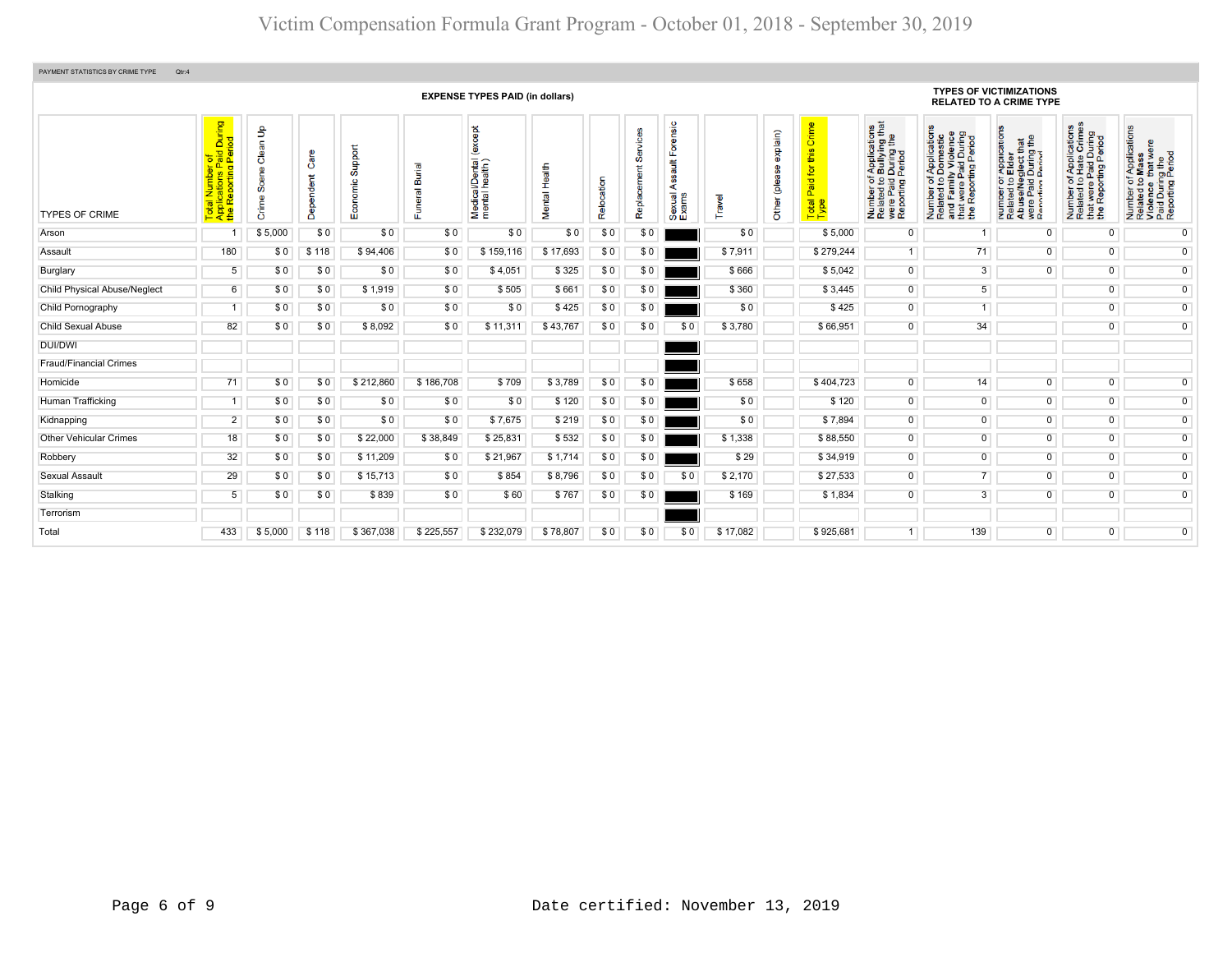| PAYMENT STATISTICS BY CRIME TYPE - Aggregated |                                                                            |                            |                        |                         |                    |                                                                |                  |      |                  |                                                        |          |                              |                                                                                                                                  |                                                                                                                                                         |                                                                                                                                                                   |                                                                                                                                                               |                                                                                                                                                                            |                                                                                                                              |
|-----------------------------------------------|----------------------------------------------------------------------------|----------------------------|------------------------|-------------------------|--------------------|----------------------------------------------------------------|------------------|------|------------------|--------------------------------------------------------|----------|------------------------------|----------------------------------------------------------------------------------------------------------------------------------|---------------------------------------------------------------------------------------------------------------------------------------------------------|-------------------------------------------------------------------------------------------------------------------------------------------------------------------|---------------------------------------------------------------------------------------------------------------------------------------------------------------|----------------------------------------------------------------------------------------------------------------------------------------------------------------------------|------------------------------------------------------------------------------------------------------------------------------|
|                                               | <b>EXPENSE TYPES PAID (in dollars)</b>                                     |                            |                        |                         |                    |                                                                |                  |      |                  |                                                        |          |                              |                                                                                                                                  | <b>TYPES OF VICTIMIZATIONS</b><br><b>RELATED TO A CRIME TYPE</b>                                                                                        |                                                                                                                                                                   |                                                                                                                                                               |                                                                                                                                                                            |                                                                                                                              |
| <b>TYPES OF CRIME</b>                         | During<br>iod<br>$\overline{O}$<br><u>이 등을</u><br>ting<br>œ<br><u>, 85</u> | Clean Up<br>Scene<br>Crime | Ő<br>ndent<br>ၜၟ<br>ട് | Support<br>conomic<br>ш | ᠊ᢛ<br>ഩ്<br>uneral | <b>bept</b><br>Č<br>i/Dental<br>health)<br>Medical<br>mental l | Health<br>Mental | Relo | ஃ<br>Replacement | orensic<br>ш<br>$\frac{4}{3}$<br>∢<br>Sexual,<br>Exams | Travel   | explain)<br>(please<br>Other | Crime<br>this<br>$\overline{\mathbf{p}}$<br>Paid <sup>-</sup><br>$\overline{\mathfrak{m}}$ $\mathfrak{D}$<br>$\frac{1}{6}$<br>۴É | ications<br>ring that<br>g the<br>During<br>Period<br>Applic<br>Bullyi<br>Number of,<br>Related to I<br>were Paid I<br>Reporting F<br>Number<br>Related | f Applications<br>Domestic<br>ly Violence<br>ily view.<br>Paid During<br>rting Period<br>৳<br>S<br>Number of<br>Related to<br>and Famil<br>t were<br>and<br>the F | <b>ICATIONS</b><br><b>¤∄</b><br>glect th<br>During<br>Appli<br>Elder<br>59<br>e/Ne<br>Paid<br>Number<br>Related<br>Abus<br>$\boldsymbol{\omega}$<br>a<br>Rati | Applications<br>Hate Crimes<br>During<br>Period<br>$\overline{\mathbf{a}}$<br>Paid<br>ting F<br>5 <sub>0</sub><br>t were I<br>Report<br>Number<br>Related<br>that<br>the F | f Applications<br>Mass<br>Number of Applicat<br>Related to Mass<br>Violence that werk<br>Paid During the<br>Reporting Period |
| Arson                                         | $\overline{2}$                                                             | \$10,000                   | \$0                    | \$0                     | \$0                | \$0                                                            | \$0              | \$0  | \$0              |                                                        | \$0      |                              | \$10,000                                                                                                                         | $\Omega$                                                                                                                                                | $\overline{2}$                                                                                                                                                    | $\overline{0}$                                                                                                                                                | $\overline{0}$                                                                                                                                                             | $\overline{0}$                                                                                                               |
| Assault                                       | 739                                                                        | \$1,650                    | \$2,239                | \$413,492               | \$0                | \$726,707                                                      | \$73,455         | \$0  | \$0              |                                                        | \$31.012 |                              | \$1,248,555                                                                                                                      | 1                                                                                                                                                       | 290                                                                                                                                                               | $\overline{0}$                                                                                                                                                | $\overline{0}$                                                                                                                                                             | $\overline{2}$                                                                                                               |
| Burglary                                      | 19                                                                         | \$0                        | \$0                    | \$436                   | \$0                | \$8,141                                                        | \$5,971          | \$0  | \$0              |                                                        | \$1,008  |                              | \$15,557                                                                                                                         | $\overline{0}$                                                                                                                                          | $\overline{7}$                                                                                                                                                    | $\overline{0}$                                                                                                                                                | $\overline{0}$                                                                                                                                                             | $\overline{0}$                                                                                                               |
| <b>Child Physical Abuse/Neglect</b>           | 28                                                                         | \$0                        | \$0                    | \$8,344                 | \$0                | \$10,538                                                       | \$5,305          | \$0  | \$0              |                                                        | \$749    |                              | \$24,935                                                                                                                         | $\overline{0}$                                                                                                                                          | 15                                                                                                                                                                |                                                                                                                                                               | $\overline{0}$                                                                                                                                                             | $\overline{0}$                                                                                                               |
| Child Pornography                             | $\overline{4}$                                                             | \$0                        | \$0                    | \$0                     | \$0                | \$0                                                            | \$764            | \$0  | \$0              |                                                        | \$0      |                              | \$764                                                                                                                            | $\overline{0}$                                                                                                                                          | $\overline{2}$                                                                                                                                                    |                                                                                                                                                               | $\overline{0}$                                                                                                                                                             | $\overline{0}$                                                                                                               |
| Child Sexual Abuse                            | 375                                                                        | \$0                        | \$5,086                | \$47,421                | \$0                | \$68,787                                                       | \$183,709        | \$0  | \$0              | \$0                                                    | \$24,617 |                              | \$329,621                                                                                                                        | $\overline{0}$                                                                                                                                          | 167                                                                                                                                                               |                                                                                                                                                               | $\overline{1}$                                                                                                                                                             | $\overline{0}$                                                                                                               |
| <b>DUI/DWI</b>                                | $\overline{2}$                                                             | \$0                        | \$0                    | \$19,200                | \$0                | \$0                                                            | \$0              | \$0  | \$0              |                                                        | \$0      |                              | \$19,200                                                                                                                         | $\overline{0}$                                                                                                                                          | $\overline{0}$                                                                                                                                                    | $\overline{0}$                                                                                                                                                | $\overline{0}$                                                                                                                                                             | $\overline{0}$                                                                                                               |
| <b>Fraud/Financial Crimes</b>                 |                                                                            |                            |                        |                         |                    |                                                                |                  |      |                  |                                                        |          |                              |                                                                                                                                  |                                                                                                                                                         |                                                                                                                                                                   |                                                                                                                                                               |                                                                                                                                                                            |                                                                                                                              |
| Homicide                                      | 259                                                                        | \$0                        | \$0                    | \$690,347               | \$611,587          | \$7,312                                                        | \$20,895         | \$0  | \$0              |                                                        | \$2,159  |                              | \$1,332,300                                                                                                                      | $\overline{0}$                                                                                                                                          | 53                                                                                                                                                                | $\overline{0}$                                                                                                                                                | $\overline{0}$                                                                                                                                                             | $\overline{0}$                                                                                                               |
| Human Trafficking                             | 3                                                                          | \$0                        | \$0                    | \$0                     | \$0                | \$438                                                          | \$1,382          | \$0  | \$0              |                                                        | \$0      |                              | \$1,820                                                                                                                          | $\overline{0}$                                                                                                                                          | $\overline{0}$                                                                                                                                                    | $\overline{0}$                                                                                                                                                | $\overline{0}$                                                                                                                                                             | $\overline{0}$                                                                                                               |
| Kidnapping                                    | 9                                                                          | \$0                        | \$0                    | \$200                   | \$0                | \$7,675                                                        | \$3,203          | \$0  | \$0              |                                                        | \$2,358  |                              | \$13,436                                                                                                                         | $\overline{0}$                                                                                                                                          | $\overline{2}$                                                                                                                                                    | $\overline{0}$                                                                                                                                                | $\overline{0}$                                                                                                                                                             | $\overline{0}$                                                                                                               |
| <b>Other Vehicular Crimes</b>                 | 69                                                                         | \$0                        | \$489                  | \$55,251                | \$83,688           | \$49,768                                                       | \$4,076          | \$0  | \$0              |                                                        | \$4,025  |                              | \$197,297                                                                                                                        | $\overline{0}$                                                                                                                                          | $\overline{0}$                                                                                                                                                    | $\overline{0}$                                                                                                                                                | $\overline{0}$                                                                                                                                                             | $\overline{0}$                                                                                                               |
| Robbery                                       | 119                                                                        | \$0                        | \$0                    | \$45.454                | \$0                | \$58,814                                                       | \$9,589          | \$0  | \$0              |                                                        | \$503    |                              | \$114,360                                                                                                                        | $\overline{0}$                                                                                                                                          |                                                                                                                                                                   | $\overline{0}$                                                                                                                                                | $\overline{0}$                                                                                                                                                             | $\overline{0}$                                                                                                               |
| Sexual Assault                                | 166                                                                        | \$0                        | \$490                  | \$107,632               | \$0                | \$24,540                                                       | \$60,101         | \$0  | \$0              | \$0                                                    | \$12,785 |                              | \$205,549                                                                                                                        | $\overline{0}$                                                                                                                                          | 27                                                                                                                                                                | $\overline{0}$                                                                                                                                                | $\overline{0}$                                                                                                                                                             | $\overline{0}$                                                                                                               |
| Stalking                                      | 13                                                                         | \$0                        | \$0                    | \$3,330                 | \$0                | \$577                                                          | \$2,277          | \$0  | \$0              |                                                        | \$508    |                              | \$6,692                                                                                                                          | $\overline{0}$                                                                                                                                          | $\overline{7}$                                                                                                                                                    | $\overline{0}$                                                                                                                                                | $\overline{0}$                                                                                                                                                             | $\overline{0}$                                                                                                               |
| Terrorism                                     |                                                                            | \$0                        | \$0                    | \$0                     | \$0                | \$0                                                            | \$138            | \$0  | \$0              |                                                        | \$0      |                              | \$138                                                                                                                            | $\overline{0}$                                                                                                                                          | $\overline{0}$                                                                                                                                                    | $\overline{0}$                                                                                                                                                | $\overline{0}$                                                                                                                                                             | $\overline{0}$                                                                                                               |
| Total                                         | 1,808                                                                      | \$11,650                   | \$8,304                | \$1,391,107             | \$695,275          | \$963,299                                                      | \$370,865        | \$0  | \$0              | \$0                                                    | \$79,724 |                              | \$3,520,225                                                                                                                      |                                                                                                                                                         | 573                                                                                                                                                               | $\overline{0}$                                                                                                                                                |                                                                                                                                                                            | $\overline{2}$                                                                                                               |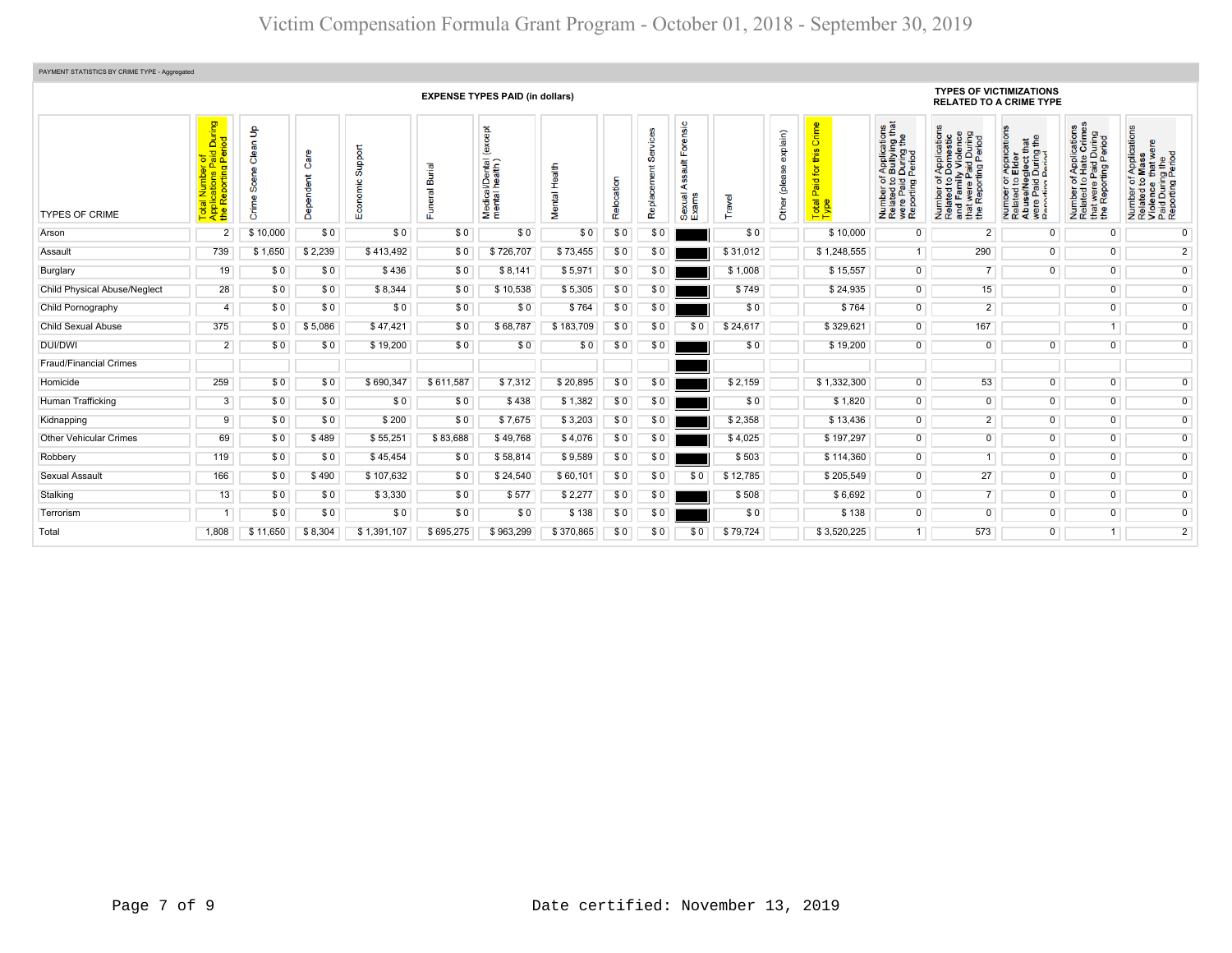## NARRATIVE QUESTIONS

#### 1. **Please explain any significant change in the number of applications received during the reporting period.**

During this reporting period, there was a small decrease in the number of applications received. This followed a significant increase during the previous 3 reporting period.

#### 2. **The average length of time to process an application for claim eligibility for compensation**

Count days from time of receipt of application to decision. 131

Please explain your state's procedure for processing an application for claim eligibility, from time of receipt of application to decision. Applicants submit their claims by email, fax or regular mail. Claim information is entered into the ClaimsAssistant system, and the claim is assigned to a specialist. A form is then sent to the investigating law enforcement agency to verify the crime. Claims specialists review the application and the law enforcement form to make an initial eligibility decision. If all of the eligibility requirements are met, the file is forwarded to other staff to gather billing forms from providers listed on the application, an employment form, funeral billing form, and other documentation of losses listed on the application. The claims specialists then review all of the information received, and determine the amounts to be paid to the applicant and/or the providers. Another staff person prepares a payment order, and explanation of benefits forms to send to the applicant and providers. If the claim clearly does not meet eligibility requirements or there are no expenses to pay, the staff deny or close the claim. If there is some question about the applicant's eligibility under the program's statutes and rules regarding certain requirements, the claim may be forwarded to the 5-member Reparations Board for review. The board votes on the eligibility of claims forwarded to them by staff, and they may vote to pay in full, reduce the claim, or deny the claim. There is an appeals process for applicants who are dissatisfied with a staff or Board decision on a claim.

#### 3. **Does your state have a victim satisfaction survey?**

Yes

A. Number of victim satisfaction surveys distributed during the reporting period. 1,626

B. Number of victim satisfaction surveys completed during the reporting period. 82

C. Number of surveys that indicated satisfaction with the victim compensation program during the reporting period. 79

### 4. **Please describe any emerging/major issues or notable trends that were encountered in your state that had an impact on your program's ability to meet the needs of crime victims during the reporting period.**

During this reporting period, there was a decrease in expenditures. For most of the reporting period there were several unfilled staff positions which resulted in a backlog of claims. It is likely that the decrease in expenditures was a result of the backlog rather than any trends.

#### 5. **Please describe in detail efforts taken to serve Victims of Federal Crime during the reporting period.**

The program continued working closely with the FBI s victim specialists in Minneapolis and Bemidji to serve victims of federal crimes during this reporting period. Reparations staff responded to questions from FBI specialists about reparations policies and procedures. This collaborative effort helped ensure the best services for victims of federal crimes.

### 6. **Please describe any notable activities during the reporting period that improved the process of victim compensation services.**

The program reviewed staffing needs as a result of several retirements of longstanding staff members. A new bi-lingual administrative position was created (though not yet filled) to assist Spanish speaking victims. A training curriculum for existing and newly appointment board members was discussed and a Board manual was developed to assist board members in their decision making process.

### 7. **Please describe in detail ways in which your state used VOCA Administrative funds and the impact of these funds on the state's ability to improve victim compensation services during the reporting period.**

The VOCA administrative funds are dedicated to the support of one clerical position with the reparations program. The person in this position sets up new reparations claims, assists walk-in applicants, answers phone inquiries from applicants and service providers, sends an initial letter to the applicant, and corresponds and obtains law enforcement reports from the investigating law enforcement agency. This position helps the program process claims in a timely manner.

### 8. **Were there any laws, initiatives, or policy changes in your state regarding victim compensation during the reporting period? If yes, please briefly describe them and their impact.**

There were no new laws, initiatives or policy changes regarding victim compensation during this reporting period.

9. **Please describe system-coordination efforts with prosecutors, law enforcement, courts, U.S. attorneys' offices, tribal systems, State VOCA Victim Assistance Coordinator, or other key personnel within the criminal justice system in your state to reduce barriers to victims who may apply to receive victim compensation.**